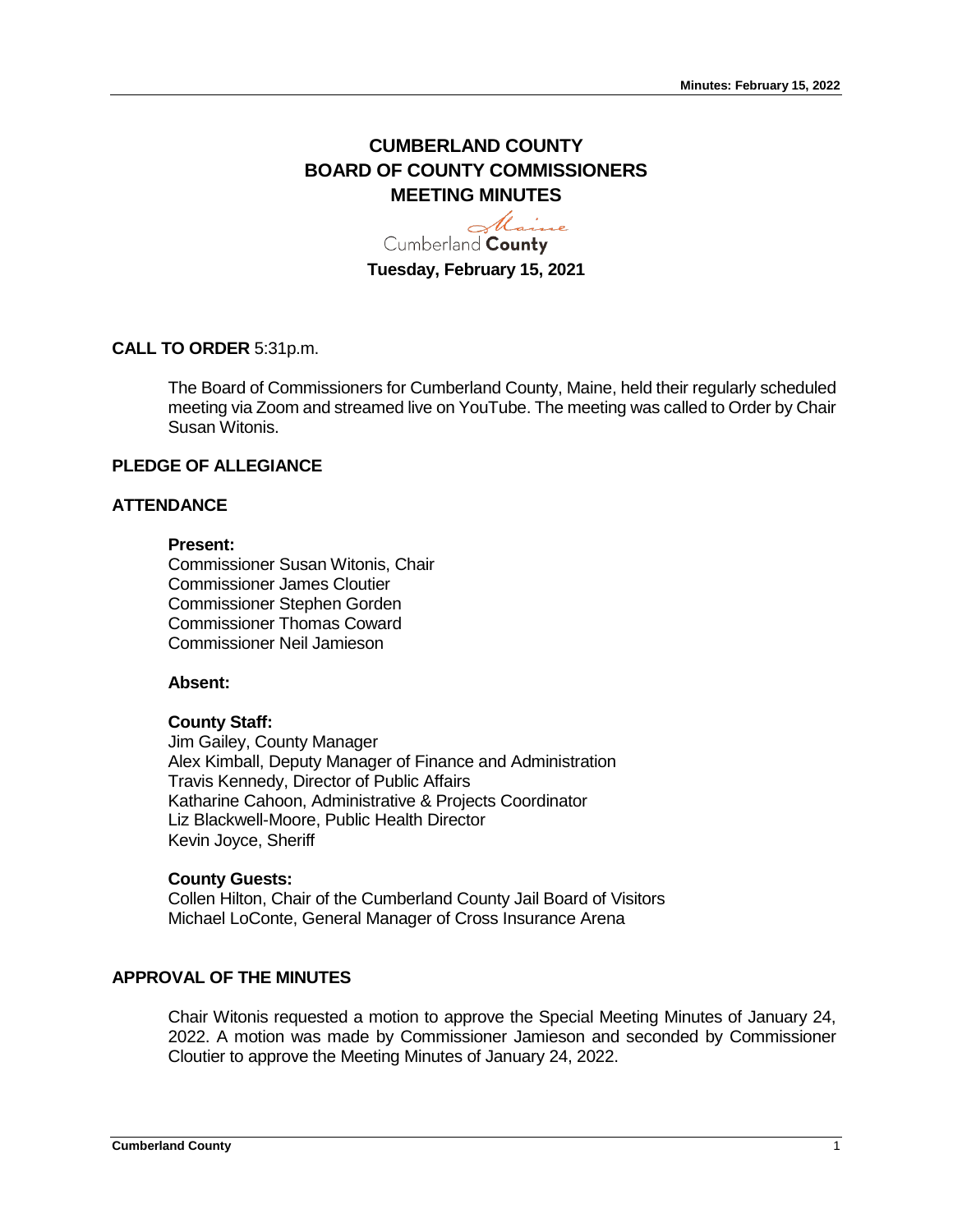A Roll call vote was taken and the motion passed unanimously in favor, 5-0.

Yes: Commissioners, Coward, Cloutier, Gorden, Jamieson and Witonis

# **INFORMATIONAL REPORT/PRESENTATIONS**

### **Presentation of the Annual Jail Board of Visitors (JBOV) Report, presented by the Sheriff's Office and members of the JBOV.**

Sheriff Kevin Joyce gave some background on the JBOV, it was started in 2011 and is chaired by 5 members: Colleen Hilton, Chair, Cushman Anthony, Humza Khan, Garrett Steward and Victor Dumais. Tours of the jail were completed by 4 of the 5 JBOV members and were done on separate visits, for health safety reasons given the positive cases of COVID. Typically, the format is the JBOV to submit their report to the Sheriff who submits it to the County Manager for review. He wanted to break from tradition and share it with the Commissioners, he introduced Colleen Hilton the current Chair of the JBOV.

JBOV Chair Hilton thanked the Sheriff and stated that when they toured the jail they had free and clear access of the jail. One of the biggest concern that she received was the challenge of the Court System date. The majority of the jail residents were pleased with the services despite the fact that many of the reports were cancelled for safety reasons, those can be found in the report. Residents were supplied with tablets and videos in lieu of activities. There was as shared feeling of frustration about being isolated, but the Chair mentioned that this was not exclusive to the residents and is being experienced by the entire world as a result of COVID.

JBOV Chair Hilton stated that the Sheriff is always responsive to their suggestions. She shared the board's concerns which included; updating the current Electronic Medical Record System, increasing partnerships with community resources to reduce recidivism, staffing is hampering operations and she recognizes that there is a staffing shortage everywhere, Maine Dept of Corrections has been recommended to their sentenced individuals to other premises. Increase access to medication assisted treatment for residents and review the Resident Grievance Policy and include and independent review. Chair Hilton stressed the return of the services once the pandemic is over and the staffing has increased. Overall, the JBOV is well run given the current challenges.

Commissioner Gorden asked if the Electronic Medical Record system compatible with other jail systems. Sheriff Joyce said that he wasn't sure and if everyone had the same technology, information could be easily shared with other operations. The incompatibility is frustrating. Commissioner Gorden added that the State is debating the Jail Funding Bill, regrading what records should be kept by the Prison, is curious if that would encompass medical records in the event that it passes.

Commissioner Coward thanked Colleen for her report and thanked the Sheriff for his receptiveness. Chair Hilton also added that the mental health services offered are invaluable to the community.

Chair Witonis requested a motion to accept the JBOV report, a motion was made by Commissioner Gorden and seconded by Commissioner Coward.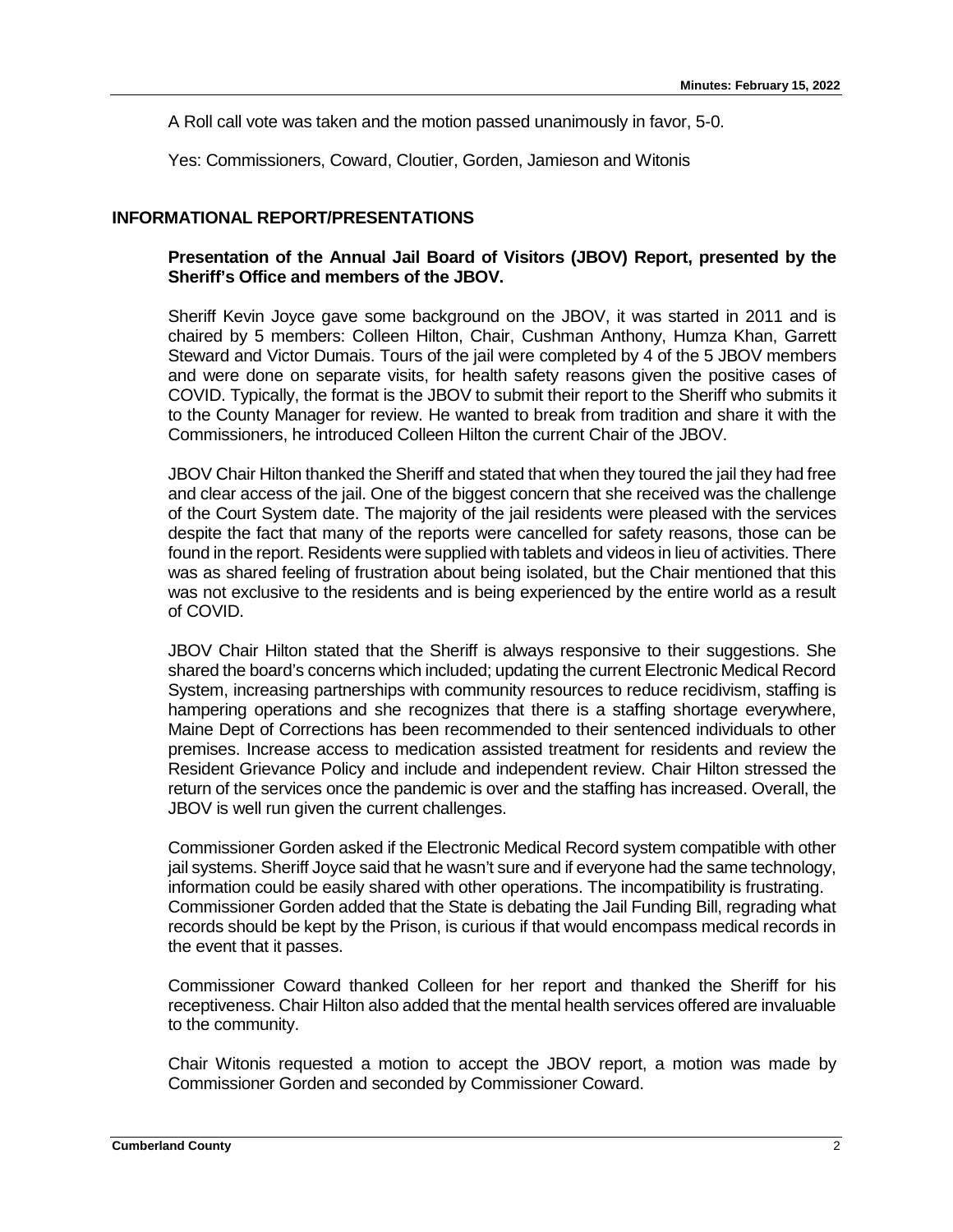A Roll call vote was taken and the motion passed unanimously in favor, 5-0.

Yes: Commissioners, Coward, Cloutier, Gorden, Jamieson and Witonis

# **COMMENTS FROM THE PUBLIC**

There were no comments from the public.

# **CONSENT AGENDA**

Chair Witonis requested a motion to approve the Consent Agenda, a motion was made by Commissioner Cloutier and seconded by Commissioner Jamieson.

A Roll call vote was taken and the motion passed unanimously in favor, 5-0.

Yes: Commissioners, Coward, Cloutier, Gorden, Jamieson and Witonis

- **22-012** Authorize the County Manager to sign the communications contract between the Town of Harrison and the County for 2022-2025.
- **22-013** Appoint to the Cross Insurance Arena Board of Trustees John Jamieson, Trustee District #2 and Jonathan Crimmins, Trustee District #5 to each serve a three-year term

# **ARPA BUSINESS**

**22-014** Motion to award a bid in the amount of \$87,265.88 to Production Services of Maine, LLC for the purpose of a CIA Performance Side Curtain.

> County Manager Gailey introduced this item, the purchase of the performance side curtain included the mechanical beams that lift the curtain. As previously discussed, the side curtain enables the Cross Insurance Arena to appeal to smaller vendors who do not need large space. Chair Witonis clarified that amount that was being requested based on the bids that were submitted in the agenda packet. County Manager Gailey agreed and amended the original agenda amount from \$87,265.88 to \$84,984.20.

> Commissioner Cloutier made a motion and Commissioner Gorden seconded the motion to award the bid in the amount of \$84,984.20 to Production Services of Maine, LLC.

> A Roll call vote was taken and the motion passed unanimously in favor, 5-0.

Yes: Commissioners, Coward, Cloutier, Gorden, Jamieson and Witonis

# **22-015 Approval of \$94,500.00 from ARPA in support of regional homelessness aid.**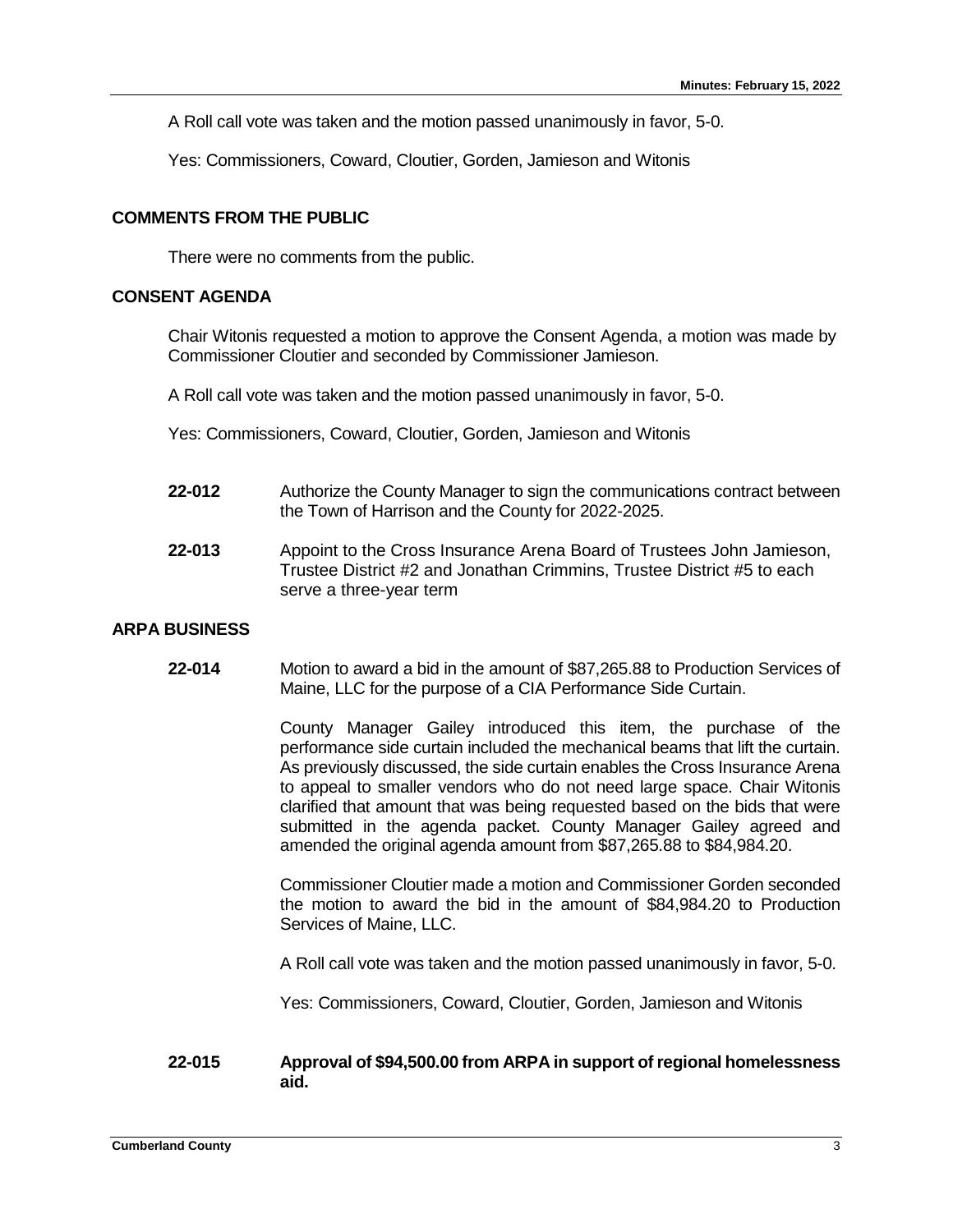County Manager Gailey introduced Public Health Director Liz Blackwell-Moore Single Adults: 509 single adults staying in the Oxford St shelter and in 4 overflow hotels, The last residence of 304 single adult intakes at Oxford St from Oct-Dec, 2021 included 29% from Portland, 20% from 15 other towns in Cumberland County, 27% from other towns in Maine outside of Cumberland County, 24% from other states.

In terms of families, there are 687, new families are arriving from the Southern border, most are seeking asylum from Angola and Democratic Republic of Congo and move across different hotels including Saco and Old Orchard. Different organizations are using hotels for different reasons. In all, there are about 1,300 families in emergency shelters. There have been a lot of meetings to strategize and identify needs of people using emergency shelters. A lot of services that are lacking are transportation, especially nonemergency transportation.

Transportation has been identified as a need to facilitate services, planning and meeting with partners to address services, how would it be provided and develop a cost effective plan. She stated that a portion of the money would be for bus passes as a short term fix and healthcare supplies as well as the management of donation. She stated that seed funding for healthcare items is vital to the families.

County Manager Gailey thanked Public Health Manager Blackwell-moore for her report and asked if the Commissioners had any questions. Commissioner Jamieson asked how long this supply fix would last? What would happen after funds ran out? Public Health Manager Blackwell-Moore stated that there isn't a system in place but there would be one in the future because FEMA does reimburse for items like bus passes but the staffing is lacking at the City of Portland. Door to door transportation is offered by some organizations but they're also running out of funds and have started relying 202 Taxi and is not a reliable system especially when they cannot accommodate families. The study would provide a plan to this problem with transportation. Basic supplies for families to addresses the current problem but agreed that if other families arrived it would not address the new needs. She strongly believes that seed funding and a donation management organizer would prompt more donations from the community and a more coordinated effort to provide services. Commissioner Gorden asked the Committee stated that he recalled that funds would be limited to generational projects and not operational costs. The responsibility should fall on the communities and the State and not on the County. Chair Witonis stated that she recently attended a GPCOG meeting and Mark Dione did a similar presentation that the City of Portland (COP) did the advocating for a regional coordinated approach, and the State would take a lead on this to address this issue and agrees with Commissioner Gorden that this is not the County's responsibility and the responsibility really falls on the State. Commissioner Cloutier stated that the County does have a responsibility to the public and the normal response to address homelessness has been exacerbated by the pandemic undercutting the plan to address the problem. The State has not been responding to the problem because other priorities have pushed it aside. What's in place is poorly coordinated effort to address the needs that are stacking up. He thanked Liz for trying to detangle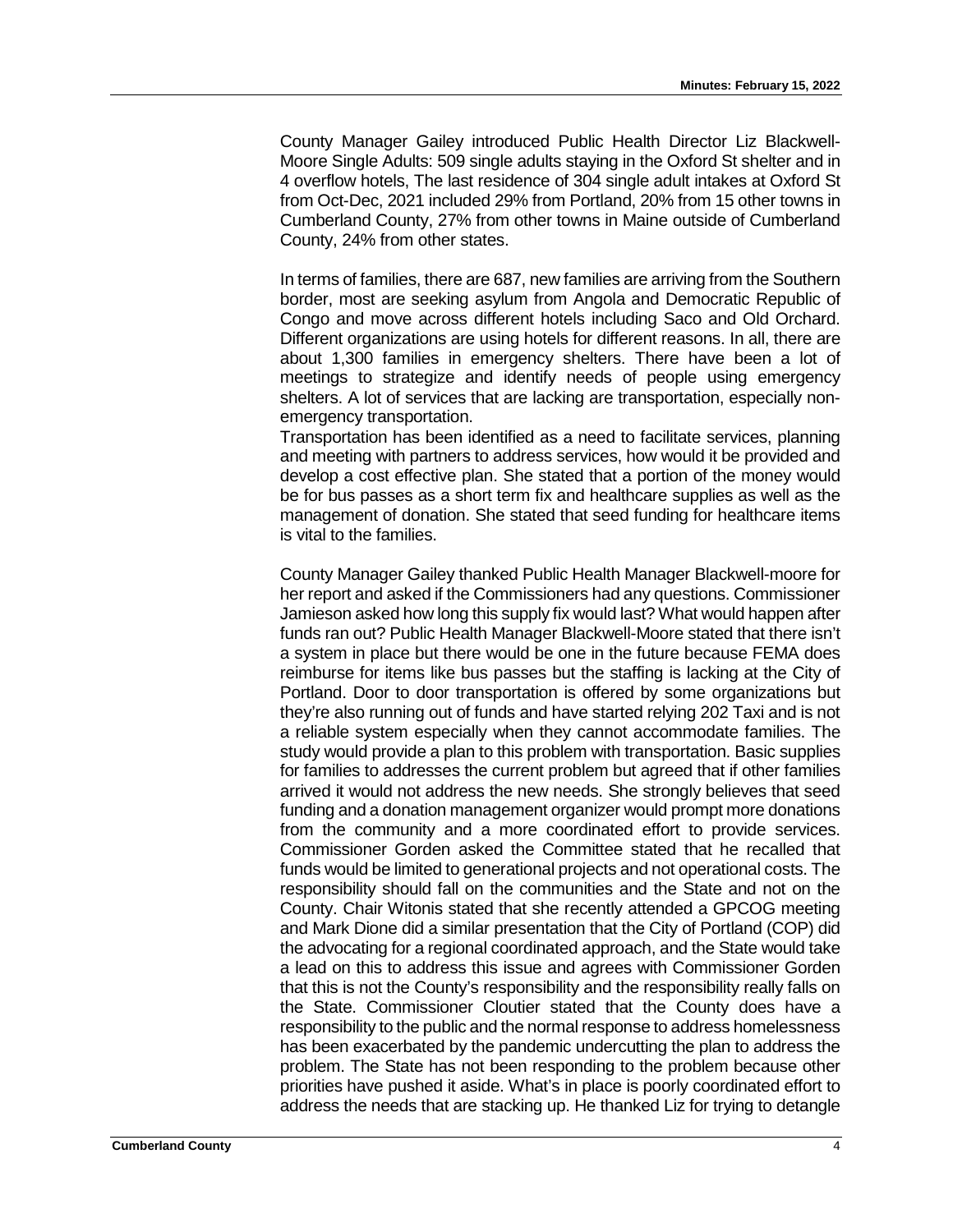the current problem. He does agree with Commissioner Gorden and Witonis but can't look away from what he estimates is a crisis. He went on to say that the Portland area has a history of being a resettlement area and this is not a new challenge nor is it random. He supports this proposal because there isn't anyone who is going to do it except for the County.

Commissioner Coward asked Deputy Manager Kimball if the proposal qualified for this assistance under ARPA. Deputy Manager Kimball confirmed that the proposal exactly aligns with the uses and it is what it's for. Commissioner Coward stated that he supports the proposal because it's authorized under the source of funds and there is a continuing emergency in the community and it needs to be addressed so people can receive help. Commissioner Witonis stated that she learned that people arriving from the Southern Border have Portland as their destination address and feels that startup funding was something that they agreed they wouldn't do. She asked if Public Health Manager Blackwell-Moore could explain how the funding would be broken out. Public Health Manager Blackwell-Moore explained that \$10k would be part of the amended contract with ZM Solutions who is currently doing the CHIP, \$20k would be seed funding for an organization that is willing to coordinate and manage solicitations and distributions of supplies.

Commissioner Gorden asked the group that given the level of support for distributing donations, why not use County Funds instead of ARPA. Commissioner Cloutier responded that the appropriation of \$100k would set a precedent for funding operational projects and thinks that their decision aligns with the purpose of the funds which is to respond to an emergency. However, it should be explored further if the County wants to explore other sources of funding, the County does have access to the State's General Assistance Fund. Commissioner Coward pointed out the that County's goal is to build a public health department and this proposal aligns with goal. He said that if it was normal times he would agree with Commissioner Gorden but this is an emergency and that's why they (the County) has the ARPA funds. He added that preplanning is usually done when traveling and people who are coming from the Southern border did some preplanning. Chair Witonis asked what the plan was for occupants when Spring arrived, Public Health Manager Blackwell-Moore stated that she had not heard of anything. Commissioner Gorden stated that because of the lack of participation from the State and the municipalities, why should the County pick up the slack? Public Health Manager Blackwell-Moore said that that she had not had discussions with municipalities beyond Portland and South Portland. She has not gone to the State because she is new to the advocacy part in her role. County Manager Gailey added that South Portland had agreed to funnel their ARPA funds to multiple agencies offering assistance. He was unsure what other communities are doing. However, the County EMA is currently reaching out to the State Legislatures, different government coalitions are advocating to receive support. Commissioner Cloutier added that to address Chair Witonis's question about what will happen in April, he believed that the crisis would decline with the warmer weather and people could be outside more.

Commissioner Coward made a motion and Commissioner Cloutier seconded the motion to approve \$94,500 from ARPA to support regional homelessness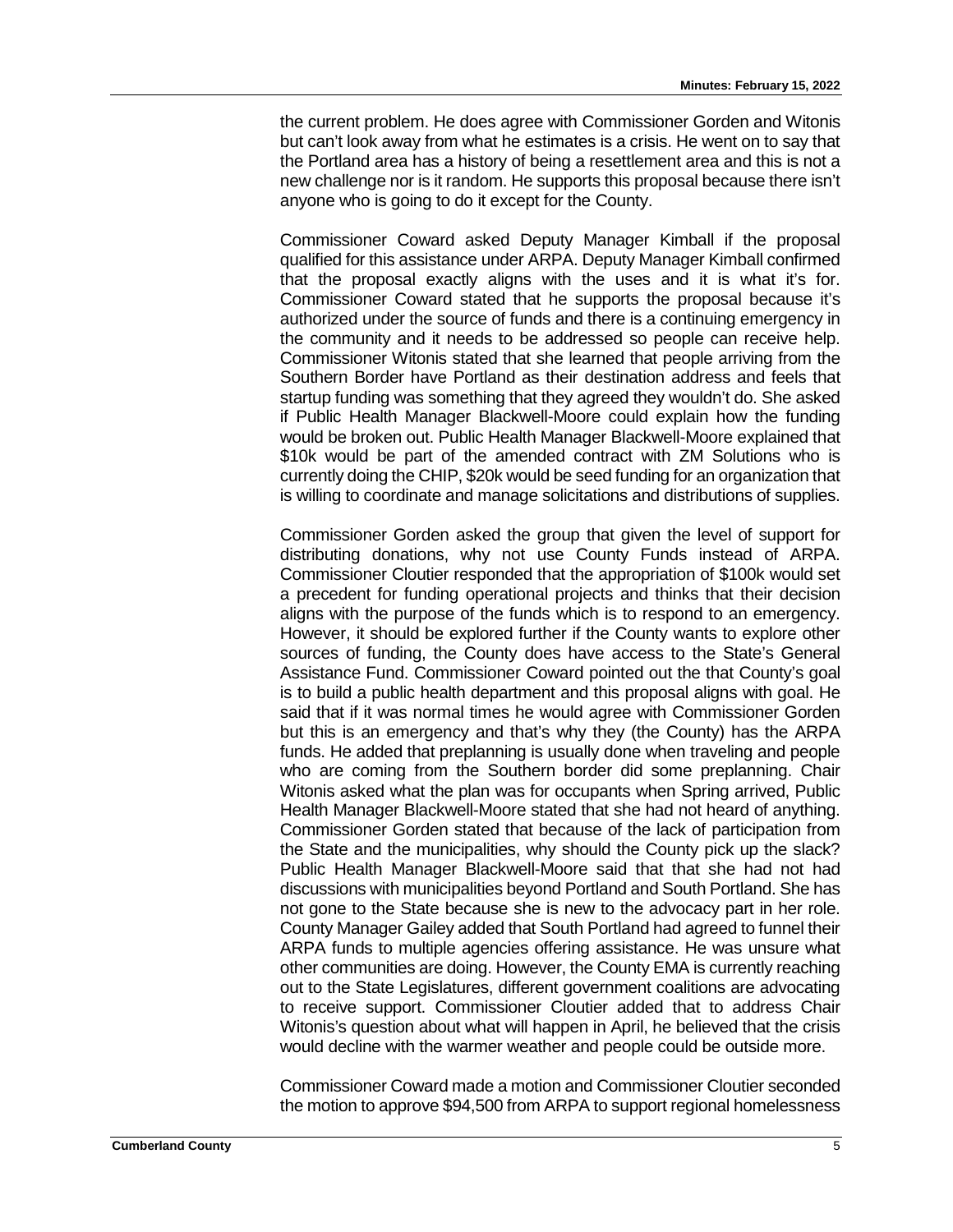aid.

A Roll call vote was taken and the motion passed in favor, 3-2.

Yes: Commissioners, Coward, Cloutier and Jamieson. No: Commissioners, Gorden and Witonis.

# **22-016 Approval of the ZM Solutions Contract Amendment for the amount of \$10,000.**

Commissioner Cloutier made a motion and Commissioner Jamieson seconded the motion to approve the ZM Solutions Contract Amendment for the amount of \$10,000.

A Roll call vote was taken and the motion passed in favor, 3-2.

Yes: Commissioners, Coward, Cloutier and Jamieson. No: Commissioners, Gorden and Witonis.

# **NEW BUSINESS**

#### **22-017 Appointment of Michael LoConte as the General Manager of the Cross Insurance Arena.**

County Manger Gailey introduced Michael LoConte who was selected from a national search for the new General Manager for the Cross Insurance Arena. Commissioner Gorden asked if this had been approved by the Cross Insurance Board of Trustees, County Manager Gailey stated that a handful of trustees were on the interview committee and selected Michael LoConte based on his current experience as the Director of Events for the Cross Insurance Arena. Michael thanked County Manager Gailey for the introduction and shared that he was enjoying his new position as General Manager of the Cross Insurance Arena.

Commissioner Jamieson made a motion and Commissioner Gorden seconded the motion to accept the appointment of Michael LoConte as the new General Manager for the Cross Insurance Arena.

A Roll call vote was taken and the motion passed unanimously in favor, 5-0.

Yes: Commissioners, Coward, Cloutier, Gorden, Jamieson and Witonis

**22-018** Approval of payment terms for towns during the County's transition of its budget year.

> County Manager Gailey stated that the County's new fiscal year would be July 1, and the Towns have the option of repaying upwards of five years to pay-off the six month budget. Additionally, since the County has already budgeted the interest for the Tax Anticipation Note the five year proration is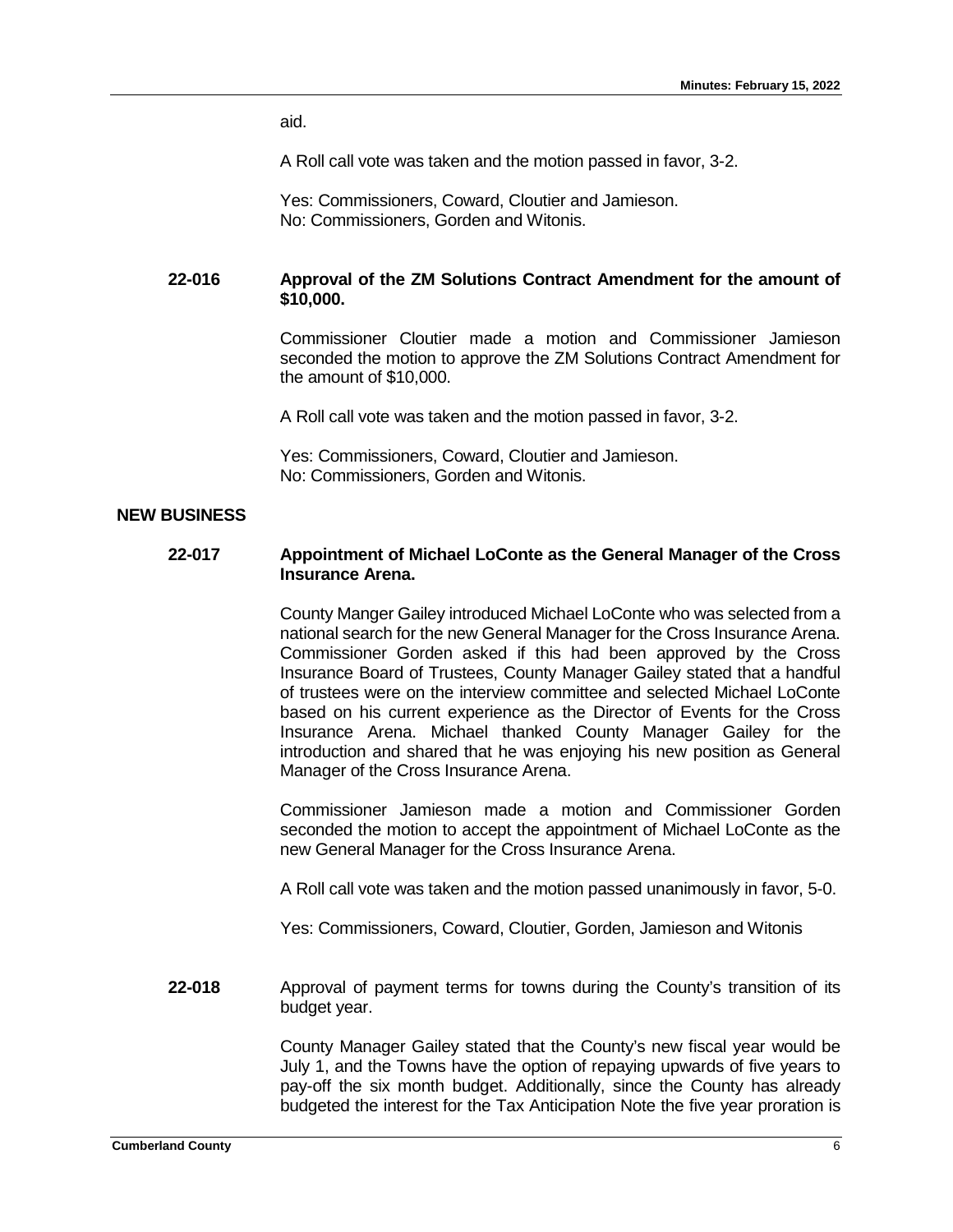interest free. Commissioner Jamieson asked Deputy Manager of Finance and Administration Kimball what the impact would be on the County's budget. Deputy Manager of Finance stated that for towns selecting the payment of 5 years looking at a 10% bump over what they would otherwise get from the County because it's 50% over 5 years, that's 10 years. He reiterated that the County was already budgeting for Interest on the TAN and would be double hitting them if they charged them for interest on top of the interest already budgeted. It is something that many of the Towns are considering. Commissioner Coward stated that he said that not charging interest is an incentive for the Cities to spread it out while other Cities are paying up front, how much will the County actually get out of this? Deputy Manager Kimball stated that the deciding factor for communities are the budgetary issues that they're encountering are. Commissioner Coward agreed that forgoing charging interest makes sense.

Commissioner Gorden asked if the County has to borrow money because some communities are not paying, they should be bear the cost, Deputy Manager Kimball shared that it would result in a disproportionate charge to other communities for an amount that would insignificant. Commissioner Cloutier stated that disproportionately charging interest would hurt communities and would take time to heal. Chair Witonis asked if the interest could be waived, Deputy Manager Kimball said that the interest could be waived until October 31, 2022 of each year.

Commissioner Jamieson made a motion and Commissioner Cloutier seconded the motion to approve of payment terms for towns during the County's transition of its budget year allowing the towns to pay back six months at a zero percent interest.

A Roll call vote was taken and the motion passed unanimously in favor, 5-0.

Yes: Commissioners, Coward, Cloutier, Gorden, Jamieson and Witonis

Chair Witonis requested that Staff Comments be read before entering into Executive Session, Item 22-019 Executive Session was moved to the end of the agenda.

# **COMMENTS FROM THE COUNTY MANAGER**

County Manager Gailey said that the meeting on February 28, 2022 will not be a meeting as originally scheduled but will be an in person workshop for the review of the ARPA applications received. The non-union employee pay step table is being approved on Friday. He was pleased to announce that the Co-Occurring Collaborative Serving Maine National Innovator and Practice Award was awarded to Cumberland County's Violence Intervention Partnership led by Faye Luppi.

# **COMMENTS FROM THE EXECUTIVE STAFF**

Deputy Manager Kimball stated that 1095c forms were mailed out last week.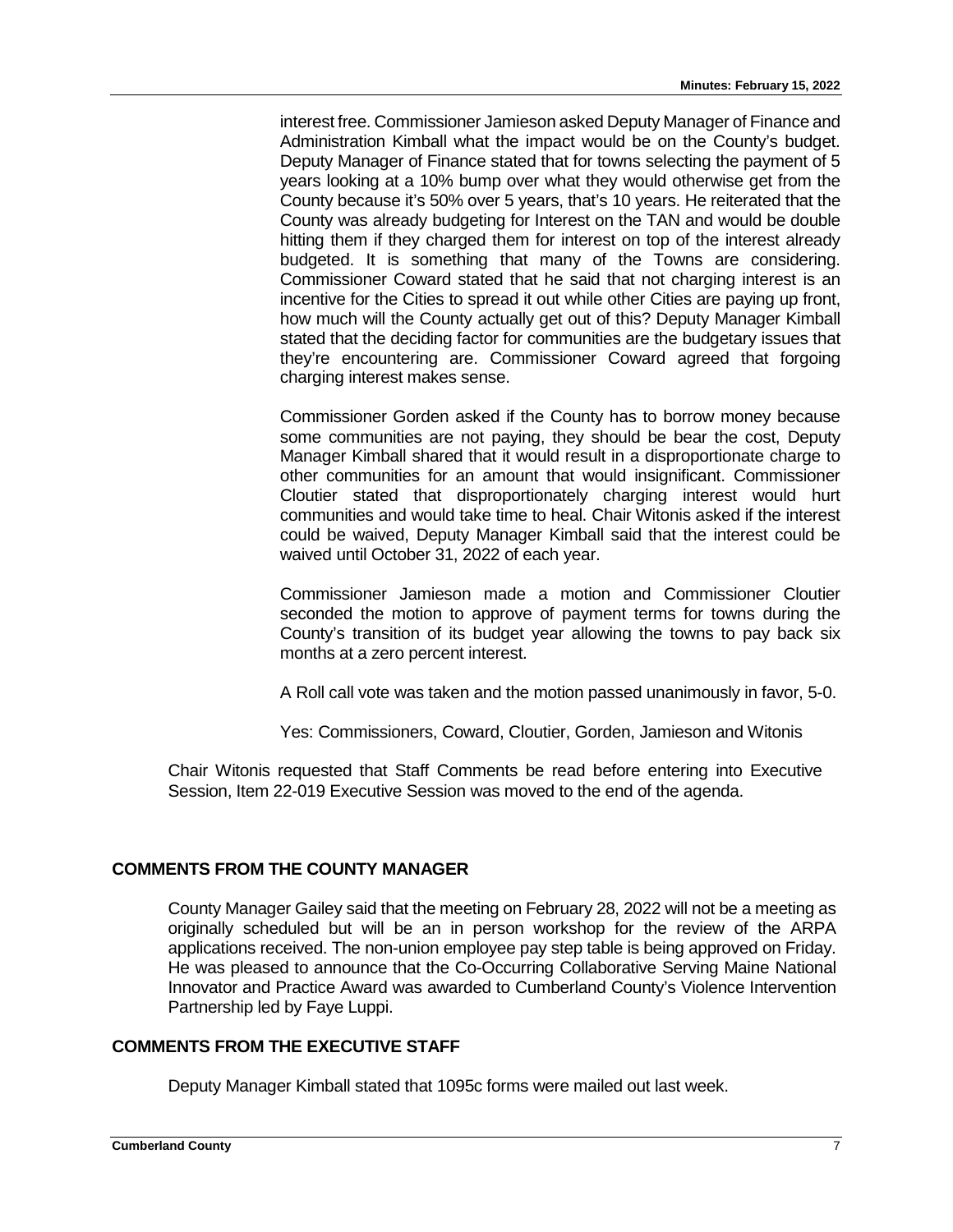Sheriff Joyce gave an update about cases of COVID at the Jaill, 5 cases, limited to an all female pod. There was an inmate that was hospitalized due to other medical issues is returning to the jail. The recently constructed 24 Hour Crisis Stabilization Center operated by Spurwink is one, operating 7am to 7pm because of the shortage of medical staff. Regardless, he is positive about the facility because it is another mental health service resource for law enforcement.

Chief Naldo Gagnon gave unfortunate news that the Jail hired an out of state correctional officer who was unable to start work because they cannot find housing.

# **COMMENTS FROM THE COUNTY COMMISSIONERS**

Commissioner Gorden mentioned his work with the MCCA and the partnerships that they have with other organizations. It's been a constructive process and their needs are being advocated for by lobbyist in the legislature.

Commissioner Jamieson thanked the staff particularly the Sheriff for his handling of COVID jail outbreaks. He encouraged the public to continue to wearing masks and follow safety precautions.

Commissioner Coward applauded Commissioner Gorden for his hard work with MCCA and it can be a challenging organization to lead. He is pleased with Cumberland County's involvement with the organization, particularly MMA.

# **EXECUTIVE SESSION**

# **22-019 EXECUTIVE SESSION**

**Enter into executive session pursuant to General Provisions, Title 1 M.R.S.A. §405(6)(D) for the opportunity to discuss negotiations.**

**Enter into executive session pursuant to General Provisions, Title 1 M.R.S.A. §405(6)(A) to discuss employment, assignments and appointments.**

Commissioner Cloutier motioned and Commissioner Jamieson seconded the motion to go into executive session pursuant to Title 1 M.R.S.A. §405(6)(D) for the opportunity to discuss negotiation and §405(6)(A) to discuss employment, assignments and appointments.

A Roll call vote was taken and the motion passed unanimously in favor, 5-0.

Yes: Commissioners, Coward, Cloutier, Gorden, Jamieson and Witonis

The Commissioners went into executive session at 7:22pm.

Commissioner Jamieson motioned and Commissioner Cloutier seconded the motion to come out of Executive Session.